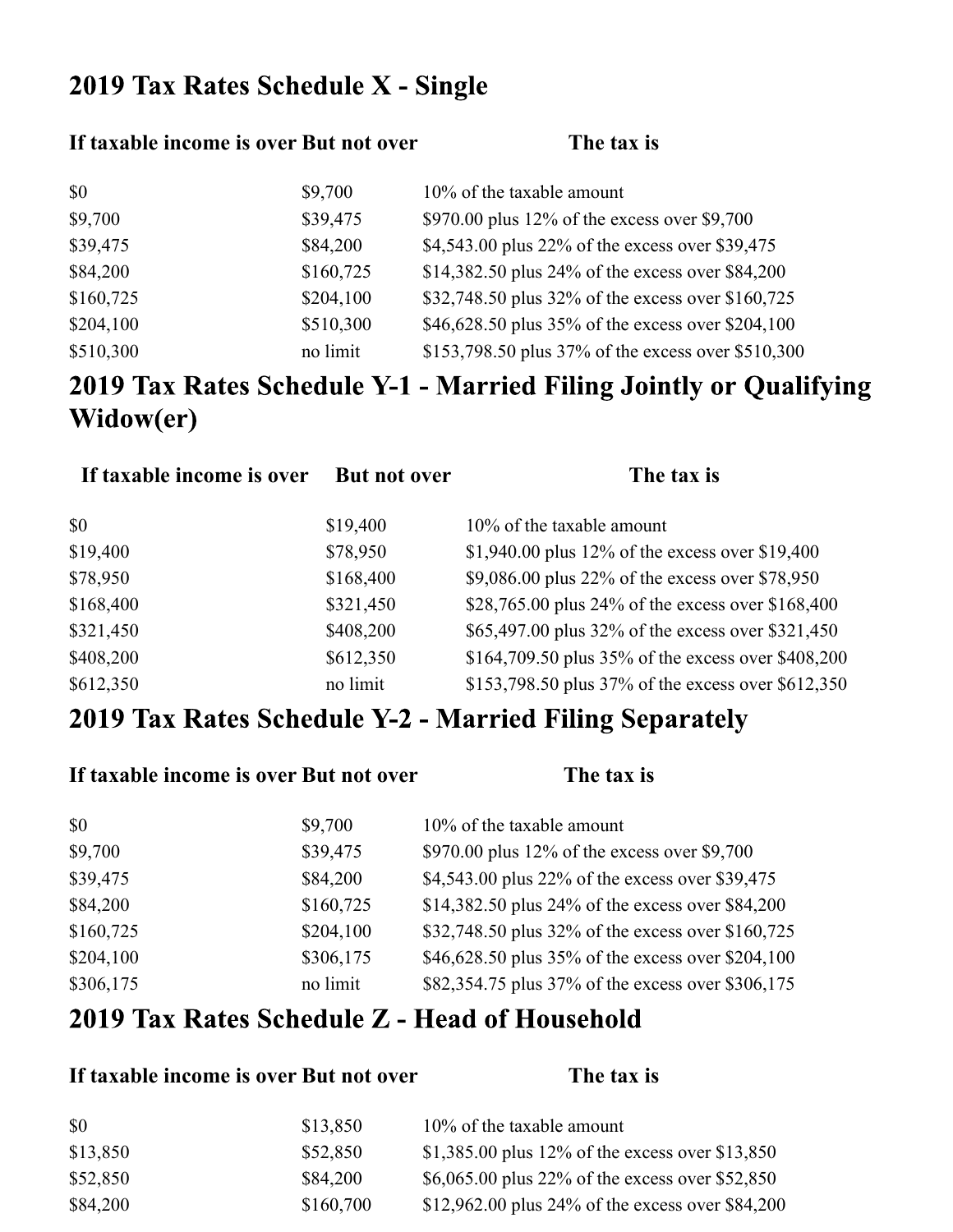### 2019 Tax Rates Schedule Z - Head of Household

# If taxable income is over But not over **The tax** is \$160,700 \$204,100 \$31,322.00 plus 32% of the excess over \$160,700 \$204,100 \$510,300 \$45,210.00 plus 35% of the excess over \$204,100 \$510,300 no limit \$152,380.00 plus 37% of the excess over \$510,300

#### 2019 Tax Rates Estates & Trusts

| If taxable income is over But not over |          | The tax is                                        |
|----------------------------------------|----------|---------------------------------------------------|
| <b>SO</b>                              | \$2,600  | 10% of the taxable income                         |
| \$2,600                                | \$9,300  | \$260.00 plus 24% of the excess over \$2,600      |
| \$9,300                                | \$12,750 | \$1,868.00 plus $35\%$ of the excess over \$9,300 |
| \$12,750                               | no limit | \$3,075.50 plus 37% of the excess over \$12,750   |

### **Social Security 2019 Tax Rates**

| <b>Base Salary</b>          | \$132,900  |
|-----------------------------|------------|
| Social Security Tax Rate    | 6.20%      |
| Maximum Social Security Tax | \$8,239.80 |
| Medicare Base Salary        | unlimited  |
| Medicare Tax Rate           | 1.45%      |

### **Additional Medicare 2019 Tax Rates**

| <b>Additional Medicare Tax</b>                       | $0.90\%$                 |
|------------------------------------------------------|--------------------------|
| <b>Filing status</b>                                 | <b>Compensation over</b> |
| Married filing jointly                               | \$250,000                |
| Married filing separate                              | \$125,000                |
| Single                                               | \$200,000                |
| Head of household (with qualifying person) \$200,000 |                          |
| Qualifying widow(er) with dependent child \$200,000  |                          |

## **Education 2019 Credit and Deduction Limits**

| American Opportunity Tax Credit (Hope)          | \$2,500 |
|-------------------------------------------------|---------|
| Lifetime Learning Credit                        | \$2,000 |
| <b>Student Loan Interest Deduction</b>          | \$2,500 |
| <b>Coverdell Education Savings Contribution</b> | \$2,000 |

### **Miscellaneous 2019 Tax Rates**

Standard Deduction:

• Married filing jointly or Qualifying Widow(er) \$24,400